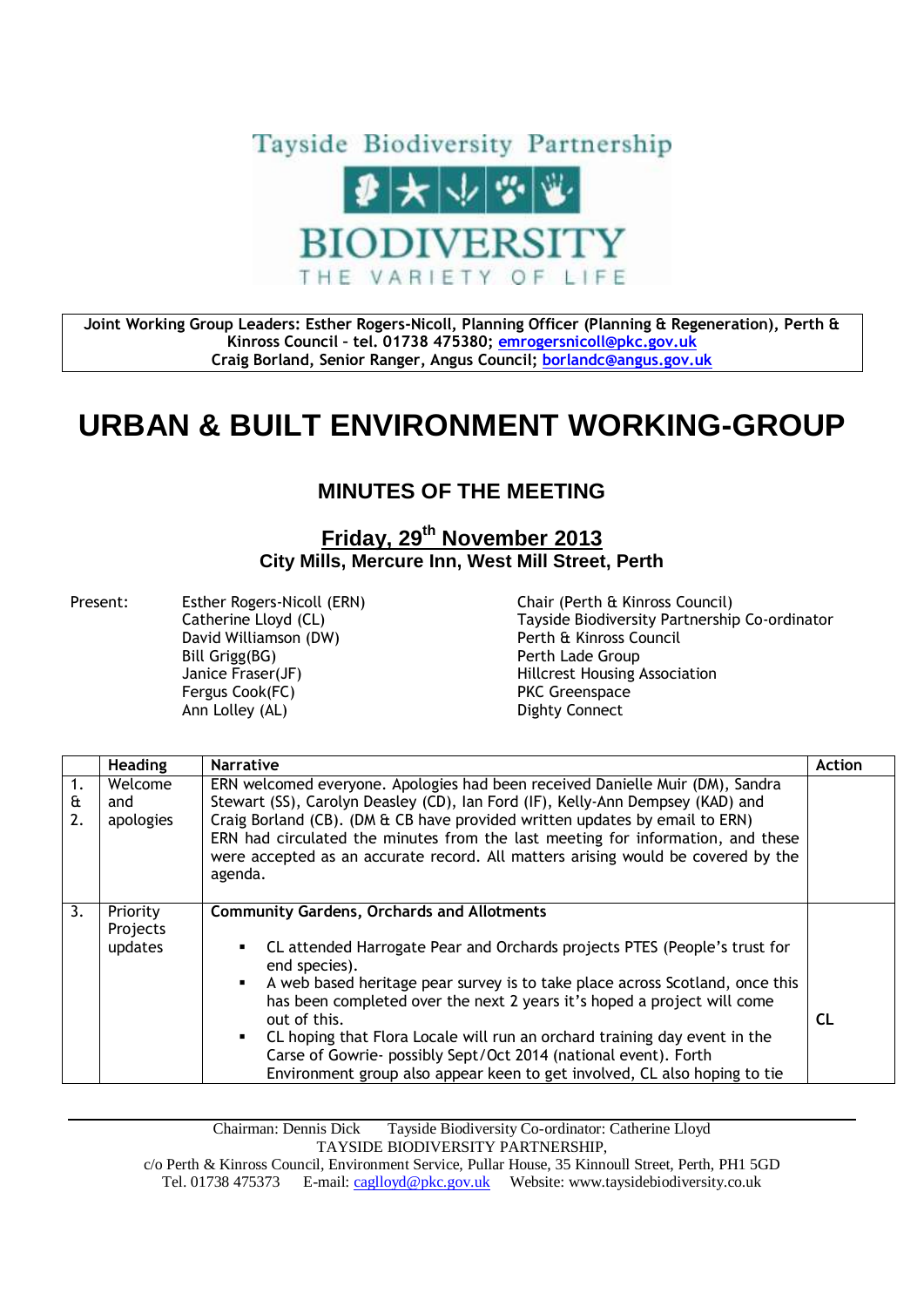| this in with the Tay Landscape Project. AL commented that there are a lot<br>of old pear trees alongside the river in Cupar.                                                                                                                                                                                                                                                                                                                                                                                                                                                                                                                                                                                                                                                                                                                                                                                                                                                                                                                                                                                                                                                                                                                                                                                                                      |                                                                                                                                                                                                                                                                                                                                                                                                                                                                                                                          |
|---------------------------------------------------------------------------------------------------------------------------------------------------------------------------------------------------------------------------------------------------------------------------------------------------------------------------------------------------------------------------------------------------------------------------------------------------------------------------------------------------------------------------------------------------------------------------------------------------------------------------------------------------------------------------------------------------------------------------------------------------------------------------------------------------------------------------------------------------------------------------------------------------------------------------------------------------------------------------------------------------------------------------------------------------------------------------------------------------------------------------------------------------------------------------------------------------------------------------------------------------------------------------------------------------------------------------------------------------|--------------------------------------------------------------------------------------------------------------------------------------------------------------------------------------------------------------------------------------------------------------------------------------------------------------------------------------------------------------------------------------------------------------------------------------------------------------------------------------------------------------------------|
|                                                                                                                                                                                                                                                                                                                                                                                                                                                                                                                                                                                                                                                                                                                                                                                                                                                                                                                                                                                                                                                                                                                                                                                                                                                                                                                                                   |                                                                                                                                                                                                                                                                                                                                                                                                                                                                                                                          |
|                                                                                                                                                                                                                                                                                                                                                                                                                                                                                                                                                                                                                                                                                                                                                                                                                                                                                                                                                                                                                                                                                                                                                                                                                                                                                                                                                   |                                                                                                                                                                                                                                                                                                                                                                                                                                                                                                                          |
|                                                                                                                                                                                                                                                                                                                                                                                                                                                                                                                                                                                                                                                                                                                                                                                                                                                                                                                                                                                                                                                                                                                                                                                                                                                                                                                                                   |                                                                                                                                                                                                                                                                                                                                                                                                                                                                                                                          |
| CL has met with Hillcrest and they are going to put swift boxes & etc. at<br>Jeanfield and Alexander drive, Bridge of Earn, & the plot beside Struan's,<br>maybe later. Buglife may get involved in advance of this.<br>٠                                                                                                                                                                                                                                                                                                                                                                                                                                                                                                                                                                                                                                                                                                                                                                                                                                                                                                                                                                                                                                                                                                                         | CL/JF                                                                                                                                                                                                                                                                                                                                                                                                                                                                                                                    |
| cost a couple of thousand + extra for bringing in soil = $E7000$ total). CL<br>commented it would be useful to have a map of Perth & show the various<br>sites, and to see the overall size of areas involved.                                                                                                                                                                                                                                                                                                                                                                                                                                                                                                                                                                                                                                                                                                                                                                                                                                                                                                                                                                                                                                                                                                                                    | <b>DW</b>                                                                                                                                                                                                                                                                                                                                                                                                                                                                                                                |
| SUSTRANS are doing various survey works but not in PKC area at the<br>moment- BG is involved and will update us at the next meeting.                                                                                                                                                                                                                                                                                                                                                                                                                                                                                                                                                                                                                                                                                                                                                                                                                                                                                                                                                                                                                                                                                                                                                                                                              | <b>BG</b>                                                                                                                                                                                                                                                                                                                                                                                                                                                                                                                |
| Tayside Green Graveyard Initiative                                                                                                                                                                                                                                                                                                                                                                                                                                                                                                                                                                                                                                                                                                                                                                                                                                                                                                                                                                                                                                                                                                                                                                                                                                                                                                                |                                                                                                                                                                                                                                                                                                                                                                                                                                                                                                                          |
| CL is re-writing the eco-congregation module- it's taking a while but she is<br>getting paid for it and it's a good advert for Green Graveyards- probably be<br>published 2014.                                                                                                                                                                                                                                                                                                                                                                                                                                                                                                                                                                                                                                                                                                                                                                                                                                                                                                                                                                                                                                                                                                                                                                   | <b>CL</b>                                                                                                                                                                                                                                                                                                                                                                                                                                                                                                                |
| and include different projects, early in 2014. FC commented that the<br>communities' team should be trying to encourage community involvement,                                                                                                                                                                                                                                                                                                                                                                                                                                                                                                                                                                                                                                                                                                                                                                                                                                                                                                                                                                                                                                                                                                                                                                                                    | DW/FC                                                                                                                                                                                                                                                                                                                                                                                                                                                                                                                    |
| take it forward.<br>There is a big new cemetery in Angus, or is it Dundee- on Drumsturdy road-<br>Kelly Ann may be able to advise? CL to ask her. If the cemetery is in                                                                                                                                                                                                                                                                                                                                                                                                                                                                                                                                                                                                                                                                                                                                                                                                                                                                                                                                                                                                                                                                                                                                                                           | <b>KAD/CL</b><br><b>AL</b>                                                                                                                                                                                                                                                                                                                                                                                                                                                                                               |
| AL is doing work in the old fisherman's graveyard in Broughty Ferry-<br>biodiversity work/interpretation in a little mausoleum there.                                                                                                                                                                                                                                                                                                                                                                                                                                                                                                                                                                                                                                                                                                                                                                                                                                                                                                                                                                                                                                                                                                                                                                                                             | <b>AL</b>                                                                                                                                                                                                                                                                                                                                                                                                                                                                                                                |
| Urban Watercourses Initiative/Urban Invasive Species/Dighty Connect                                                                                                                                                                                                                                                                                                                                                                                                                                                                                                                                                                                                                                                                                                                                                                                                                                                                                                                                                                                                                                                                                                                                                                                                                                                                               |                                                                                                                                                                                                                                                                                                                                                                                                                                                                                                                          |
| AL gave a very comprehensive report on the work being undertaken along<br>the Dighty Burn. Most of the work is alongside housing estates- she also<br>gave out many hand-outs- the focus being on environmental education, a<br>new newsletter has also been produced. There is a Facebook page and web<br>page- dightyconnect.org. The variety of projects are diverse - from mosaic<br>way markers, a food for free book (about to be done), heritage trail -<br>featuring different families who lived along the Burn- including<br>archaeology; Geodiversity is also covered- AL attended an archaeological<br>event in Birnam- where she discovered there used to be as many as 60+<br>mills along the Dighty Burn, but none are listed, so she is getting a survey<br>done to try and get good records of what exists. A survey has also been<br>done on flooding because the course of the Burn has been altered-this<br>being done by working with students.<br>AL explained that phase 1 & 2 habitat surveys have been done etc. etc.-<br>lots of work- she has 3 other people working with her- Nickii (local<br>volunteer does outdoor art), Jane Wilkinson-runs a conservation<br>group(currently creating several ponds and working with froglife), and<br>Sarah Griffiths who does newsletter/website/publicity work, but also some | AL                                                                                                                                                                                                                                                                                                                                                                                                                                                                                                                       |
|                                                                                                                                                                                                                                                                                                                                                                                                                                                                                                                                                                                                                                                                                                                                                                                                                                                                                                                                                                                                                                                                                                                                                                                                                                                                                                                                                   | <b>Allotments</b><br>Scottish Consultation now published<br><b>Urban Grassland Management</b><br>The follow-up walk at school in Muirton on 1 <sup>st</sup> August was really wet!<br>Gift Aid bids are in- JF will find out of this has been successful (DW Muirton<br>GG not progressing terribly well, DW to look at existing management plans<br>DW to let FC know the result of the above action and FC will then try to<br>Dundee, AL maybe able progress a project there.<br>artistic and helps with mosaics etc. |

Chairman: Dennis Dick Tayside Biodiversity Co-ordinator: Catherine Lloyd TAYSIDE BIODIVERSITY PARTNERSHIP, c/o Perth & Kinross Council, Environment Service, Pullar House, 35 Kinnoull Street, Perth, PH1 5GD Tel. 01738 475373 E-mail[: caglloyd@pkc.gov.uk](mailto:caglloyd@pkc.gov.uk) Website: www.taysidebiodiversity.co.uk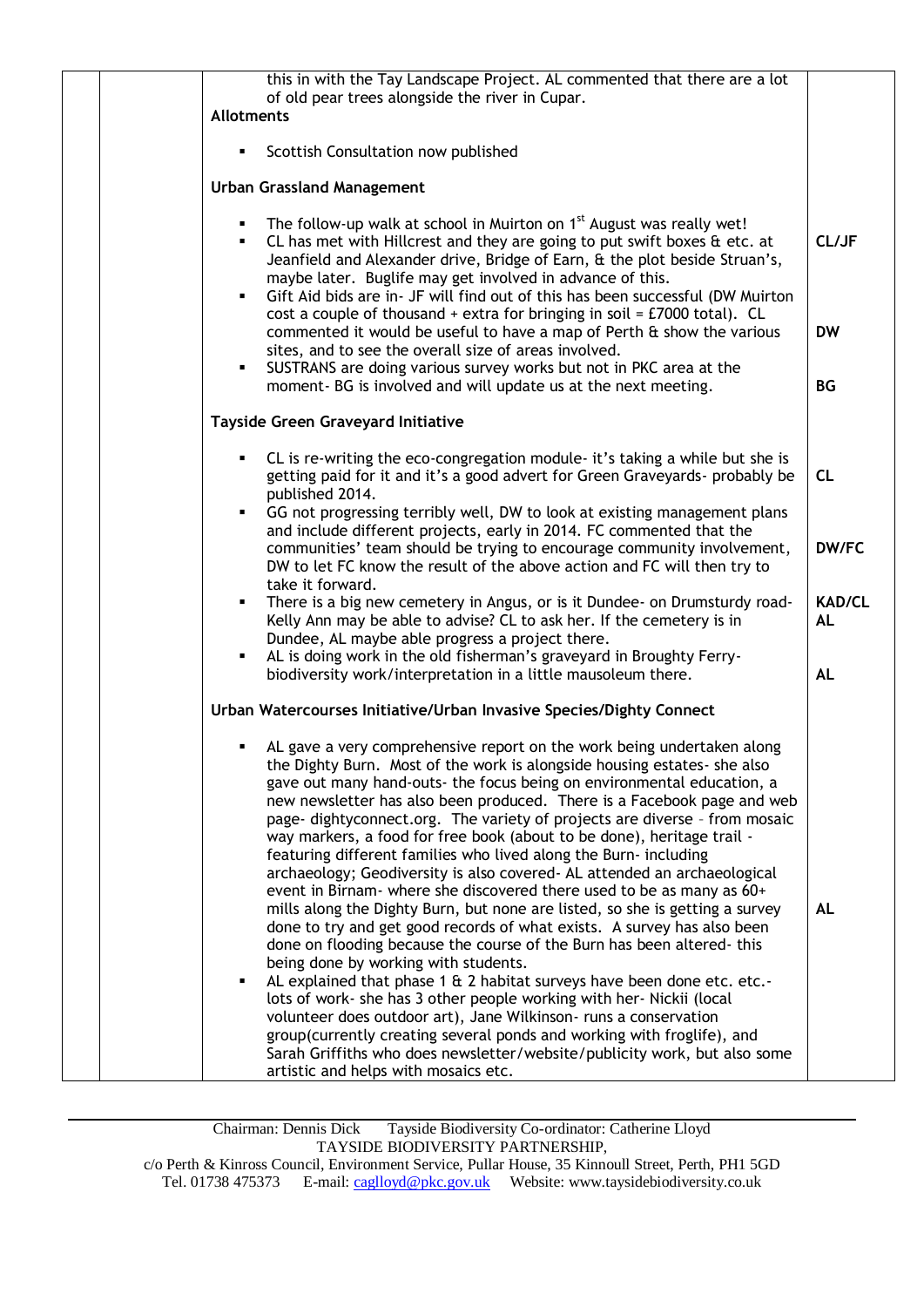| AL stated she is starting to run out of money- currently funded by $SNH + 2$<br>٠<br>years of lottery money- but has to find match funding - is hoping local<br>businesses may help+ a trust fund.<br>A lot of lobbying of Dundee Council has resulted in 3x per year spraying of<br>the Hogweed, but AL says it's not as efficient as it might be. She is now                                                                                                                                                                                                                                                                                                                                                                                                                                                                                                                                                                                                                                                                                                                                                                                                                                                                                                                                                                                                                                                                                            | <b>AL</b>                       |
|-----------------------------------------------------------------------------------------------------------------------------------------------------------------------------------------------------------------------------------------------------------------------------------------------------------------------------------------------------------------------------------------------------------------------------------------------------------------------------------------------------------------------------------------------------------------------------------------------------------------------------------------------------------------------------------------------------------------------------------------------------------------------------------------------------------------------------------------------------------------------------------------------------------------------------------------------------------------------------------------------------------------------------------------------------------------------------------------------------------------------------------------------------------------------------------------------------------------------------------------------------------------------------------------------------------------------------------------------------------------------------------------------------------------------------------------------------------|---------------------------------|
| working with Michelin who have it in their management plan to do lots of<br>biodiversity work.                                                                                                                                                                                                                                                                                                                                                                                                                                                                                                                                                                                                                                                                                                                                                                                                                                                                                                                                                                                                                                                                                                                                                                                                                                                                                                                                                            |                                 |
| AL is prepared to use imaginative and innovative ideas including meditation<br>to try and alter the negative influences which exist, she stated she always<br>starts with local people's ideas and passions, and builds on that.                                                                                                                                                                                                                                                                                                                                                                                                                                                                                                                                                                                                                                                                                                                                                                                                                                                                                                                                                                                                                                                                                                                                                                                                                          | <b>AL</b>                       |
| DW reported that Forth Fisheries Trust are working on invasives on the<br>٠<br>Forth side of PKC area- DW will report back if there is anything which can<br>be brought forward for the Urban working group.                                                                                                                                                                                                                                                                                                                                                                                                                                                                                                                                                                                                                                                                                                                                                                                                                                                                                                                                                                                                                                                                                                                                                                                                                                              | <b>DW</b>                       |
| AL said there appear to be Crayfish in the Dighty, AL to confirm?                                                                                                                                                                                                                                                                                                                                                                                                                                                                                                                                                                                                                                                                                                                                                                                                                                                                                                                                                                                                                                                                                                                                                                                                                                                                                                                                                                                         | <b>AL</b>                       |
| <b>Perth Lade</b>                                                                                                                                                                                                                                                                                                                                                                                                                                                                                                                                                                                                                                                                                                                                                                                                                                                                                                                                                                                                                                                                                                                                                                                                                                                                                                                                                                                                                                         |                                 |
| There is a possibility that there is also Giant Hogweed and Himalayan<br>Balsam on the Perth lade- BG to advise?<br>BG reported that the Charitable Trust they had hoped to set up has not<br>happened as several of the potential trust members withdrew. He is now<br>trying to build up interest again. Litter picks have been done. Early in 2014<br>it is hoped to have a new programme, with lots of different ideas- historical<br>and archaeological and biodiversity all covered- SSElectric have indicated<br>they may be willing to help. Archaeological survey has been done for the<br>whole length of the lade- an archaeological project looks possible,<br>however, BG's time is limited, so someone is needed to lead such a<br>venture- many ideas, but uncertain how to take forward.<br>Giraffe café may be interested in helping, perhaps with some planting to<br>$\blacksquare$<br>encourage bees etc. Maybe possibility of a leaflet on walking the lade<br>Group has been consulted on the new footbridge which will be constructed<br>when the flyover is constructed.<br>The group has a Facebook page- perhaps this could be used as a medium for<br>٠<br>ideas- there is an IT person interested in possibly helping<br>CL suggested a meeting early in 2014 to try and focus ideas- BG and CL to<br>liaise & co-ordinate a date, AL and FC also happy to assist.<br>CL to forward list of suggestions for 2014 events to BG | <b>BG</b><br><b>BG/CL</b><br>CL |
| <b>Green/Living Roofs</b>                                                                                                                                                                                                                                                                                                                                                                                                                                                                                                                                                                                                                                                                                                                                                                                                                                                                                                                                                                                                                                                                                                                                                                                                                                                                                                                                                                                                                                 |                                 |
| DW advised that Invergowrie primary school should now be finished- he will<br>check, and the new primary school in Crieff is to have a sedum roof.                                                                                                                                                                                                                                                                                                                                                                                                                                                                                                                                                                                                                                                                                                                                                                                                                                                                                                                                                                                                                                                                                                                                                                                                                                                                                                        | <b>DW</b>                       |
| Zoom in 2 Project                                                                                                                                                                                                                                                                                                                                                                                                                                                                                                                                                                                                                                                                                                                                                                                                                                                                                                                                                                                                                                                                                                                                                                                                                                                                                                                                                                                                                                         |                                 |
| Launch has not happened - CL reported that some people had been unable<br>to load webmaster. CL/DW to sort with Claire over the Christmas period to<br>try and iron out these problems.<br>٠                                                                                                                                                                                                                                                                                                                                                                                                                                                                                                                                                                                                                                                                                                                                                                                                                                                                                                                                                                                                                                                                                                                                                                                                                                                              | CL/DW                           |
| Launch - aim for early March, perhaps in conjunction with an event in<br>association with Perth Lade, in Perth; and in Angus, perhaps through the<br>Dighty- maybe in relation to some of the waymarking works? CL to liaise<br>with BG and AL.                                                                                                                                                                                                                                                                                                                                                                                                                                                                                                                                                                                                                                                                                                                                                                                                                                                                                                                                                                                                                                                                                                                                                                                                           | CL/BG/AL                        |
| Zoom in 3                                                                                                                                                                                                                                                                                                                                                                                                                                                                                                                                                                                                                                                                                                                                                                                                                                                                                                                                                                                                                                                                                                                                                                                                                                                                                                                                                                                                                                                 |                                 |
| Postcards- we wanted poster rather than postcard- zoom in 3 didn't<br>٠                                                                                                                                                                                                                                                                                                                                                                                                                                                                                                                                                                                                                                                                                                                                                                                                                                                                                                                                                                                                                                                                                                                                                                                                                                                                                                                                                                                   |                                 |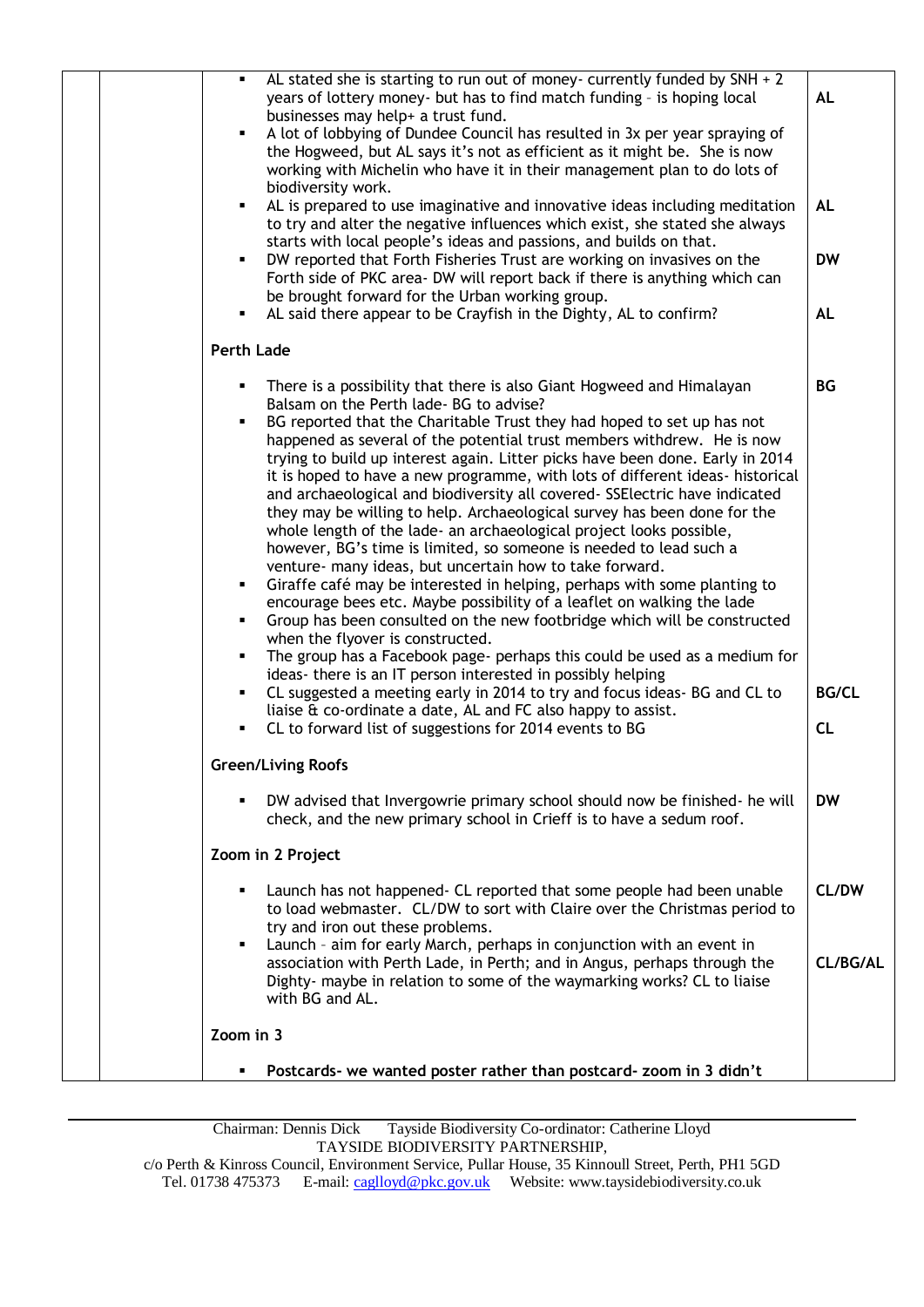|  | happen as we didn't have originals. AL may have contact details for<br>John Gill who may have artwork- to let CL know. Might it be possible to<br>link into one world centre in Dundee?                                                                                                                               | <b>AL</b> |
|--|-----------------------------------------------------------------------------------------------------------------------------------------------------------------------------------------------------------------------------------------------------------------------------------------------------------------------|-----------|
|  | Zoom in4                                                                                                                                                                                                                                                                                                              |           |
|  | Again, didn't happen as we didn't have original artwork. SNH may have<br>original artwork for this? CD will be back early in 2014; CL to ask her if<br>this is available.                                                                                                                                             | CL/CD     |
|  | <b>Sand Martins in Tayside</b>                                                                                                                                                                                                                                                                                        |           |
|  | Sand martins have returned to bank at Broughty Ferry, there is new netting<br>٠<br>on top of the bank<br>Murton bank and Montrose basin also doing well<br>٠                                                                                                                                                          |           |
|  | Unclear what the situation is at Forfar Loch<br>٠<br>CL to see if there is any information regarding Crombie<br>٠                                                                                                                                                                                                     | <b>CL</b> |
|  | DM reported that there is a quarry near Blairgowrie (Cleaves on the Essendy<br>٠<br>road) where it would be "great to have a field trip" - she advised the                                                                                                                                                            | <b>DM</b> |
|  | owners leaves a bank for the birds to nest in every year and they<br>areapparently very keen on them                                                                                                                                                                                                                  |           |
|  | <b>Tayside Swift Survey/Project</b>                                                                                                                                                                                                                                                                                   |           |
|  | • DM has more or less finished the Carse of Gowrie project, CL to circulate<br>the report. There was some difficulty finishing the churches and schools<br>part of the project, and she has requested a 2 month extension to progress<br>this aspect.                                                                 | CL        |
|  | • Ed Meyer is coming to Scotland at the end of February to launch the<br>Kirrimuir project- hope to include a workshop etc. and coincide with the<br>end of the Carse of Gowrie project.                                                                                                                              |           |
|  | • DM has been in touch with a school in Malawi to try and get twinning with<br>them, CB would like to widen this aspect of the project to Angus<br>• Swift group held a mapping day to update information                                                                                                             |           |
|  | • AL has a few spare books on sand martins, also "screamer the swift"-<br>children's book is coming out- has information about where swifts go- CL                                                                                                                                                                    |           |
|  | has been in touch with the author and is hopeful we will be able to get a<br>30% discount on these books, (making them £7 each) it's hoped to get them<br>to the schools in Africa- BBC has also shown an interest, AL wondered if it<br>might be possible to tie this in with "Mary's meals" - AL happy to follow up |           |
|  | with schools along the Dighty Burn (class 6/7Primary)                                                                                                                                                                                                                                                                 | CL/AL     |
|  | Angus School Bats Project                                                                                                                                                                                                                                                                                             |           |
|  | Postponed until 2015<br>Hillcrest did some surveys and put the information on bat map                                                                                                                                                                                                                                 |           |
|  | Sheltered Housing, Care Homes & Hospitals Project                                                                                                                                                                                                                                                                     |           |
|  | CL is still preparing the BAP for Ochil. A relatives and activities group has<br>٠<br>been set up- hoping to get a case study which could then be rolled out<br>elsewhere.                                                                                                                                            | <b>CL</b> |
|  | Trellis event arranged (@ their conference) for March at Perth Concert Hall<br>Hillcrest have teamed up with Ninewells to try and get more engagement-<br>currently nothing in PKC.                                                                                                                                   | JF        |
|  |                                                                                                                                                                                                                                                                                                                       |           |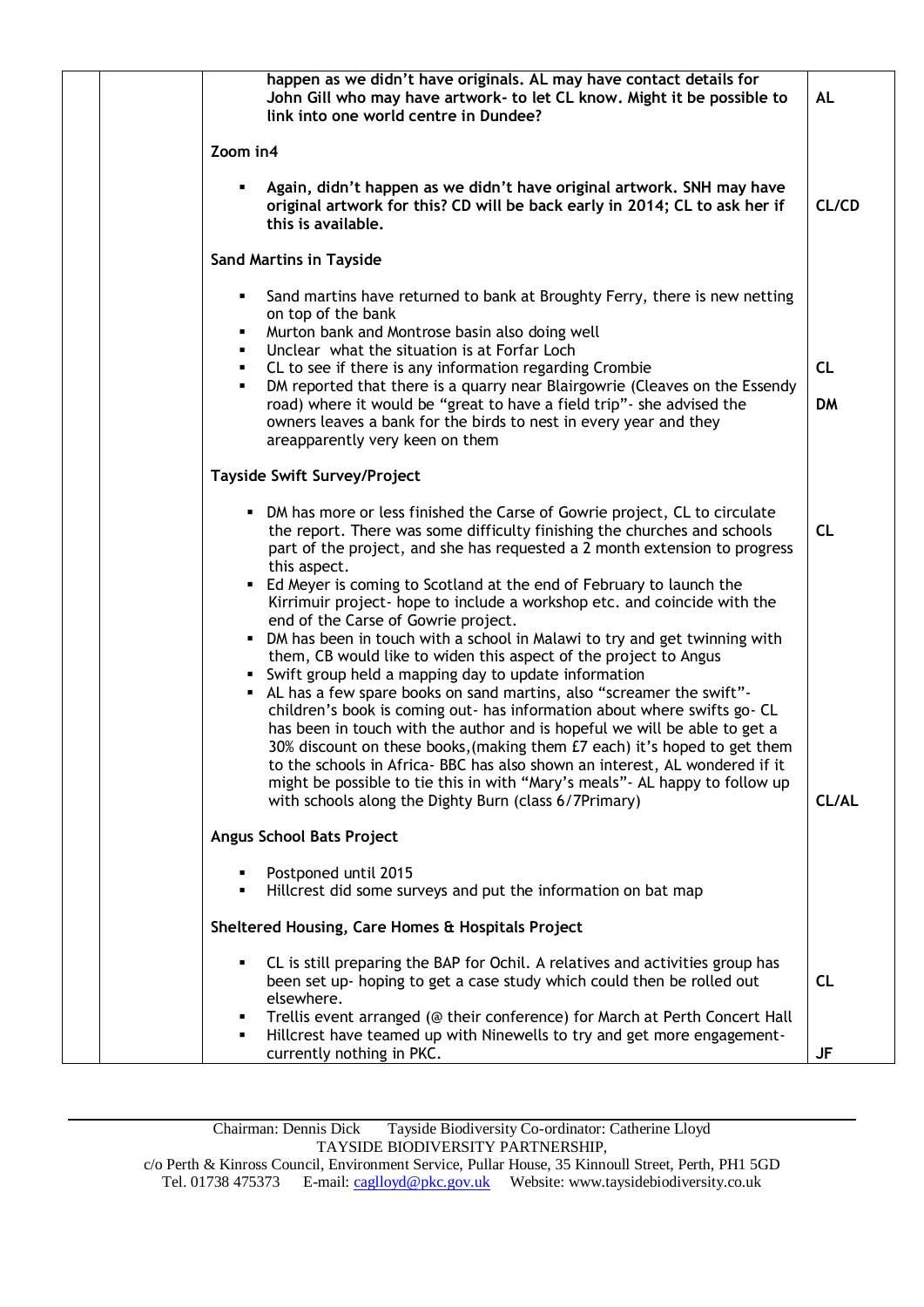|    |                        | Zoom 4 bees/bee wild                                                                                                                                                                                                                                                                                                                                                                                                                                                                                                                                                                                                                       |              |
|----|------------------------|--------------------------------------------------------------------------------------------------------------------------------------------------------------------------------------------------------------------------------------------------------------------------------------------------------------------------------------------------------------------------------------------------------------------------------------------------------------------------------------------------------------------------------------------------------------------------------------------------------------------------------------------|--------------|
|    |                        | Mostly 'on the back burner', with leaflets currently not happening                                                                                                                                                                                                                                                                                                                                                                                                                                                                                                                                                                         | <b>CL</b>    |
|    |                        | Tay Amphibian and Reptile Group                                                                                                                                                                                                                                                                                                                                                                                                                                                                                                                                                                                                            |              |
|    |                        | TayARG has been set up and is running- amphibians in drains project to be<br>taken forward by volunteers. Councils need to work with Roads colleagues<br>on where works are being done, to get a survey + then if necessary put in<br>amphibian road kerbs & drains- this will take a long time to become<br>standard practice. Urban areas are the worst problem areas- There is a new<br>idea coming forward from the Netherlands which uses mesh on drains-<br>waiting to see if this method proves to be successful.<br>AL expressed an interest in this project, DW to liaise with her on this                                        | <b>DW/AL</b> |
| 4. | <b>New</b><br>Projects | <b>Damselflies and Dragonflies</b>                                                                                                                                                                                                                                                                                                                                                                                                                                                                                                                                                                                                         |              |
|    |                        | DM wondered whether it might be possible to have a Tayside<br>dragonfly/damselfly project- she will need clearance from her line<br>manager- she is running 2 day's training at Crombie Country Park in August-<br>1 for staff who will train others eg rangers/SWT/SNH staff (8 <sup>th</sup> August) and<br>1 for the public on $9th$ August-The aim is to get more people involved with<br>dragonflies and recording.                                                                                                                                                                                                                   | DM           |
|    |                        | <b>Ryder Cup Green Initiative</b>                                                                                                                                                                                                                                                                                                                                                                                                                                                                                                                                                                                                          |              |
|    |                        | CL advised about the work she has been undertaking with the Scottish<br>Environmental Group and the launch of the Ryder Cup Green Initiative,<br>which is providing £40,000 for golf course biodiversity projects (PKC only).<br>CL was at the launch of this with SNH who are looking perhaps for this to be<br>used as a pilot which might be rolled out elsewhere. There is a £2,500<br>limit on projects, but individual golf courses can apply for more than one.<br>CL and DW are assisting with assessment of projects.<br>Sandra Penman is setting up a sharing good practice event in April to help<br>golf courses get involved. | CL/DW        |
|    |                        | <b>Tree Trail</b>                                                                                                                                                                                                                                                                                                                                                                                                                                                                                                                                                                                                                          |              |
|    |                        | Perth & Kinross Tree wardens are setting up a Tree Trail-there will be a<br>leaflet                                                                                                                                                                                                                                                                                                                                                                                                                                                                                                                                                        |              |
|    |                        | <b>Red Squirrels</b>                                                                                                                                                                                                                                                                                                                                                                                                                                                                                                                                                                                                                       |              |
|    |                        | PKC Committee Report approved; New project of feeders and traps to<br>analyse which squirrels are where, there will then be a follow up report to<br>Committee to see if PKC are going to 'control' on their land. Results<br>expected from survey in around 6 months                                                                                                                                                                                                                                                                                                                                                                      | <b>DW</b>    |
|    |                        | <b>Hedgehog Project</b>                                                                                                                                                                                                                                                                                                                                                                                                                                                                                                                                                                                                                    |              |
|    |                        | CB reported that his colleague Mhairi Kimmet at Forfar is developing a<br>school grounds hedgehog project which should be 'ready to go' early in the<br>New Year. Similar in scope to the postponed bat project, which will join in                                                                                                                                                                                                                                                                                                                                                                                                        |              |